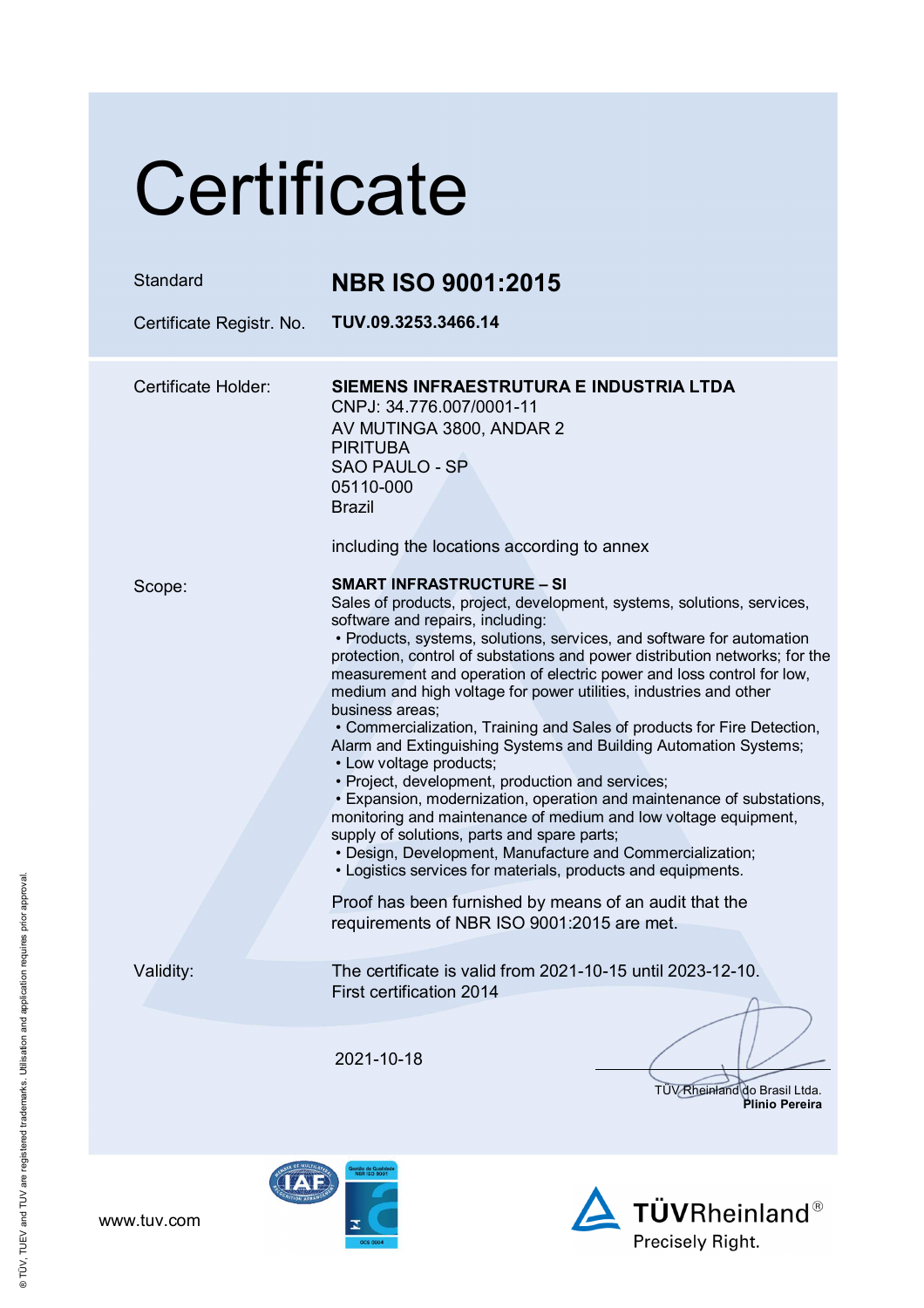Standard **NBR ISO 9001:2015**

Certificate Registr. No. **TUV.09.3253.3466.14** 

## **No. Location Scope**

 $106$ 

/06 c/o SIEMENS INFRAESTRUTURA SI DS E INDÚSTRIA LTDA RUA GERSON BENEDITO DE ASSIS 281 DISTRITO INDUSTRIAL JUNDIAI - SP 13213-000 Brazil

Sales, project, production and services of:- Medium voltage circuit breakers (for retrofitting, fixed executions, wheeled support devices, withdrawable modules with / without door, with integrated components such as current transformers, potential transformers, surge arrester, unloaded disconnect switches and protection relays), medium voltage panels and cubicles (GIS – gas insulated systems and AIS - air insulated), power distribution systems under turnkey, low-voltage panels and shielded busbar systems and generators circuit breakers.- Live-tank and dead-tank circuit breakers, threephase and single-phase medium voltage reclosers, inverter for solar energy and energy storage systems, chargers for electric vehicles, direct current converters for medium voltage electrical systems and integrated power distribution systems (electrocenters)Expansion, modernization, operation and maintenance of substations, equipment, monitoring and maintenance of equipment of medium and low voltage, supply of solutions, parts and spares, including:

- Predictive, preventive and corrective maintenance;

- Replacement or removal of equipment;

- Spare parts management and supply of medium and low voltage spare parts;

- Spot and long-term operation and maintenance contracts.

- Low and medium voltage equipments training.



www.tuv.com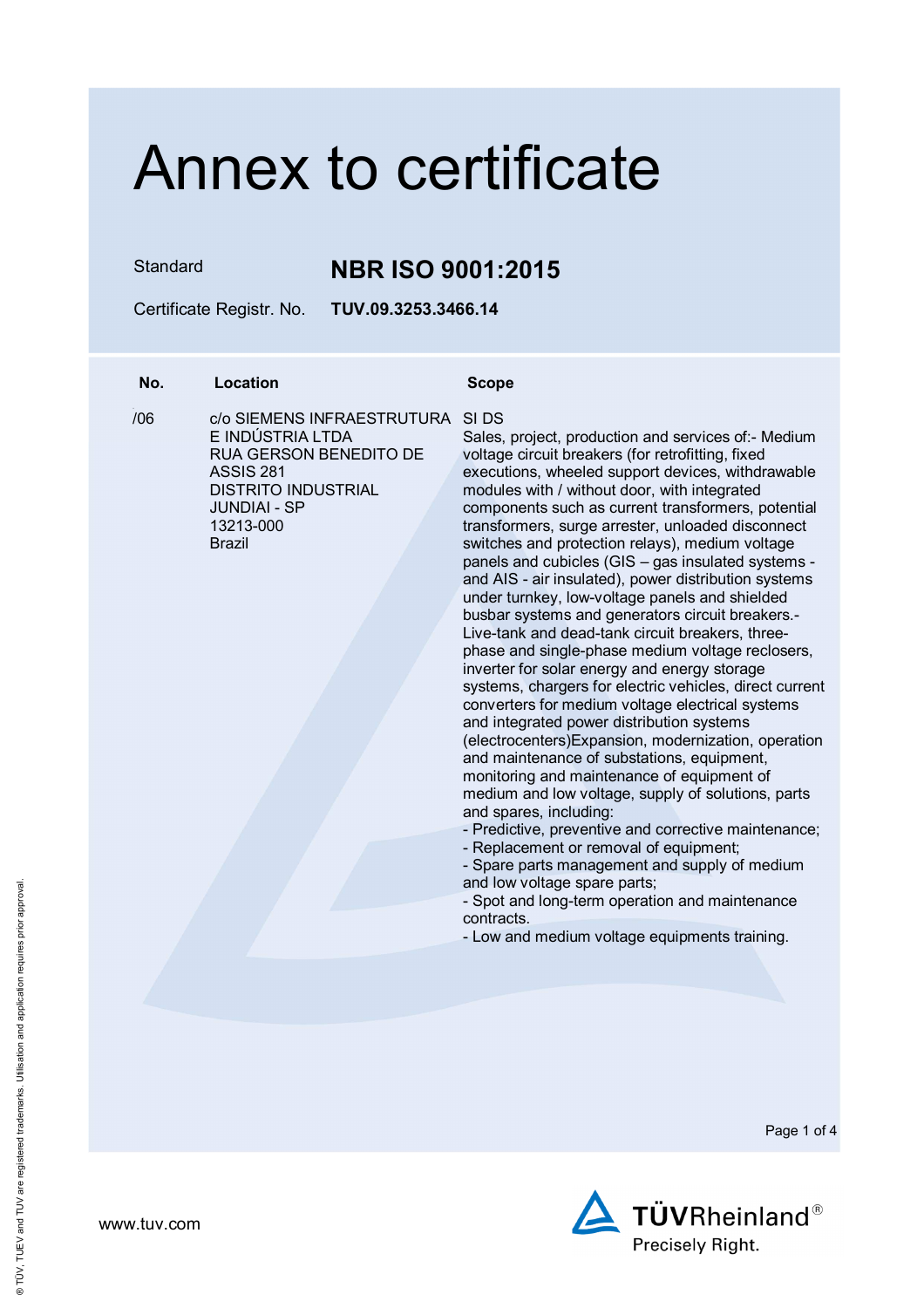## Standard **NBR ISO 9001:2015**

Certificate Registr. No. **TUV.09.3253.3466.14** 

/07 c/o SIEMENS INFRAESTRUTURA SI DG E INDÚSTRIA LTDA RUA GERSON BENEDITO DE ASSIS 281 DISTRITO INDUSTRIAL JUNDIAI - SP 13213-000 Brazil

Sales of products, systems, solutions, services, and software for automation protection, control of substations and power distribution networks; sales of products, services and solutions for the measurement and operation of electric power and loss control for low, medium and high voltage for power utilities, industries and other business areas, including:

• Power quality products, remote terminal units and power quality systems; disturbance recorders, protective relays, power meters, protection system accessories and transducers, short circuit indicators / sensors, power automation and management software;

• Communication infrastructure, smart metering and Smart Grid applications, operation and control centers (SCADA, EMS, OMS, ADMS), MDM measurement centers;

• Operation and maintenance of measuring systems and equipment;

• Platforms for network planning, supervision and simulation, consulting, studies and planning;

• Research and Development; system development and integration;

• Contract management and installation;

• Development of basic and executive electrical design; application engineering, parameterization, inspection and testing, commissioning;

• Repair of protective relays and accessories, technical assistance; technical support center for protection, supervision, control, measurement and automation systems for generation, transmission and distribution of electricity;

• Training;

• Manufacturing of panels for protection and electrical control.

Page 2 of 4



www.tuv.com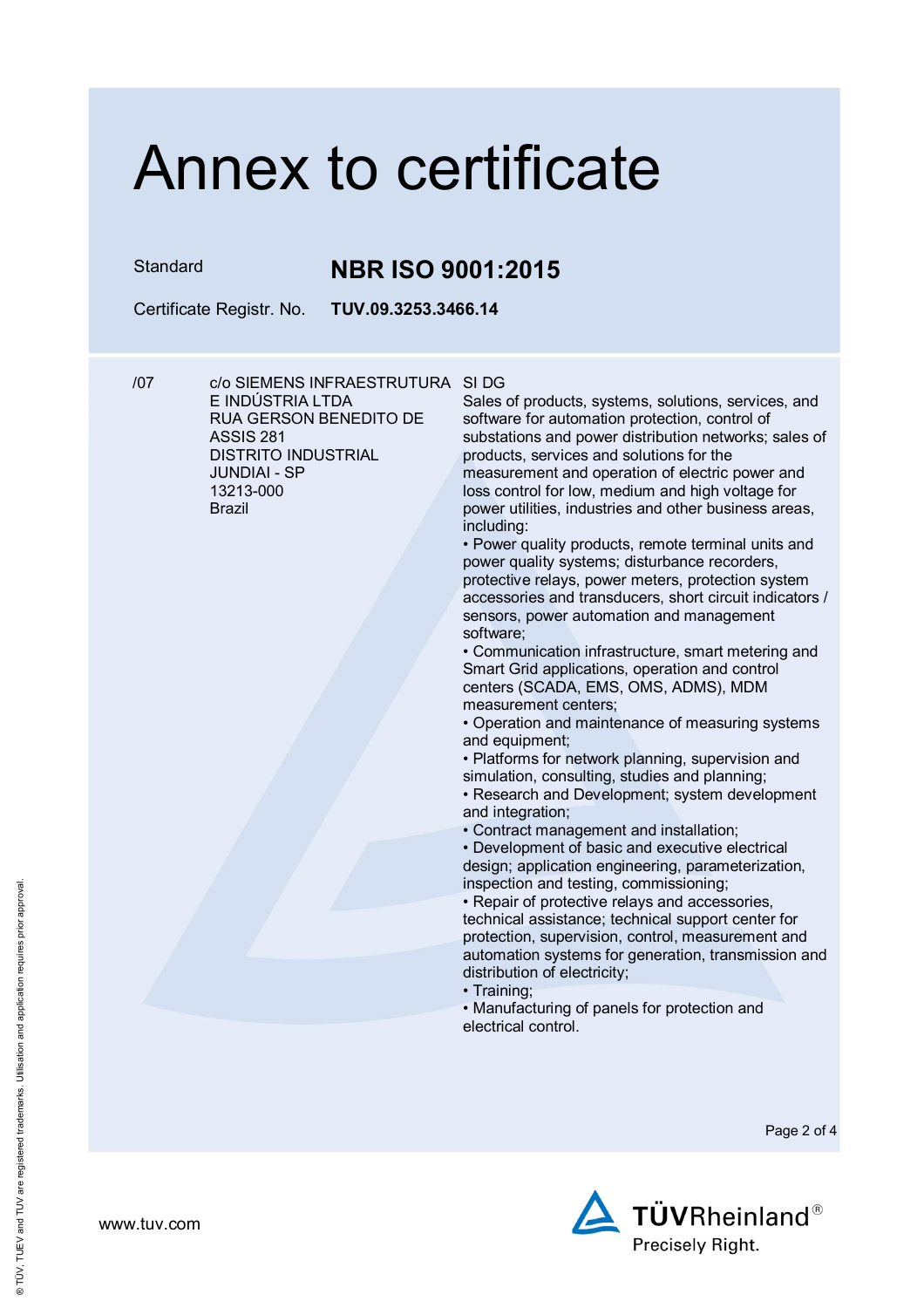Standard **NBR ISO 9001:2015**

Certificate Registr. No. **TUV.09.3253.3466.14** 

/15 c/o SIEMENS INFRAESTRUTURA SI BP E INDUSTRIA LTDA AV MUTINGA 3800, ANDAR 2 **PIRITURA** SAO PAULO - SP 05110-000 Brazil

Training and Sales of products for Fire Detection, Alarm and Extinguishing Systems and Building Automation Systems.

- SIEMENS INFRAESTRUTURA E INDÚSTRIA LTDA RUA GERSON BENEDITO DE ASSIS 281 DISTRITO INDUSTRIAL JUNDIAI - SP 13213-000 Brazil
- /16 c/o SIEMENS INFRAESTRUTURA SI EP E INDUSTRIA LTDA AV MUTINGA 3800, ANDAR 2 **PIRITURA** SAO PAULO - SP 05110-000 Brazil

Sale covering : Low and medium voltage power distribution devices (circuit brakes, contactors, residual current protective devices, surge protection devices, distribution boards, load break switches, fuses, power monitoring devices, power capacitor, current transformer, terminals) and Low voltage motor switching, protection, monitoring and controls device (contactors, motor starter circuit breakers, motor starter relays, soft startes, solid-state contactors and relays, pushbuttons and indicator lights, time and monitoring relays, coupling relays, voltage transformers, liit switches, safety relays, AS-I network devices.

Page 3 of 4